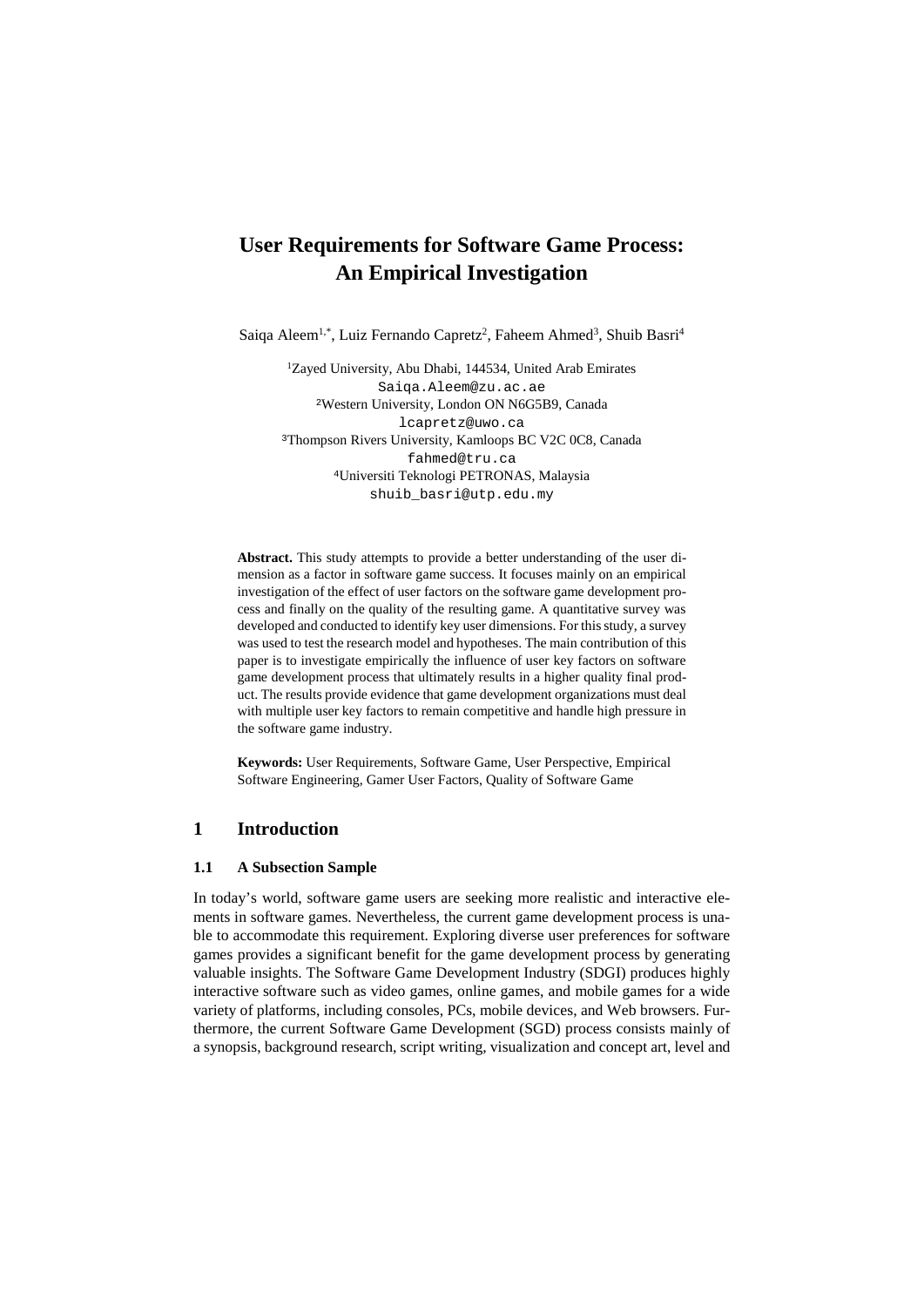interaction design, animation, programming, media editing, integration, testing, and publishing.

In the past, researchers highlighted the concept of a user-centered approach to the SGD process. Many attempts have been made to propose methods to capture user perspectives, but very few considered the importance of user preferences during the game development process. The following five important factors were identified from the literature as elements that can directly or indirectly contribute to the development of good-quality software games from a user perspective. Most of the related work done in the past was limited in scope [1] [2], and validation of the proposed models is still an open question.

Therefore, no research has been done to date on including user-centered factors in the software game development process. Consequently, it is necessary to assess key success factors from a user perspective and to search for a new approach that will include user needs in the SGD process. This study will identify key factors empirically from the user perspective, an effort that will ultimately help improve the quality of the SGD process. To identify key factors, a quantitative survey was conducted, and the results are reported in this work. The survey was used to test the research model and several hypotheses. Finally, the results show that consideration of key factors from a user perspective is an important game development choice.

This study will capture the important factors about user's preferences that what they expect to have in a game. Ultimately, identified factors will help developers to consider them while developing games and finally, contributing to the development of highquality software games.

# **2 Hypothesis**

The main objective of the proposed research model is to analyse the associations and interrelationships among the important factors of software games from a user perspective and their influence on software game performance in the SDGI market. The concepts found in the game development literature and in studies, addressing the user perspective on software games provided the theoretical foundation for the proposed research model. Most considered one or two user factors in software game success or performance and examined their impact. We selected user engagement as a dependent variable in our research model; the key user factors are: Game Engagement, Game Enjoyment, Gamer Characteristics, Ease of Use, Socialization:. Hence, Hypothesis 1 can be stated as follows:

**Hypothesis 1:** User engagement factor is important for the success of a software game in the SDGI. In order to identify that users of software game consider engagement an important factor for their favourite game.

**Hypothesis II:** User engagement has a positive and significant effect on software game success. Therefore, to find out that enjoyment is an important factor for any user of software game, we select it as another independent variable in software game success.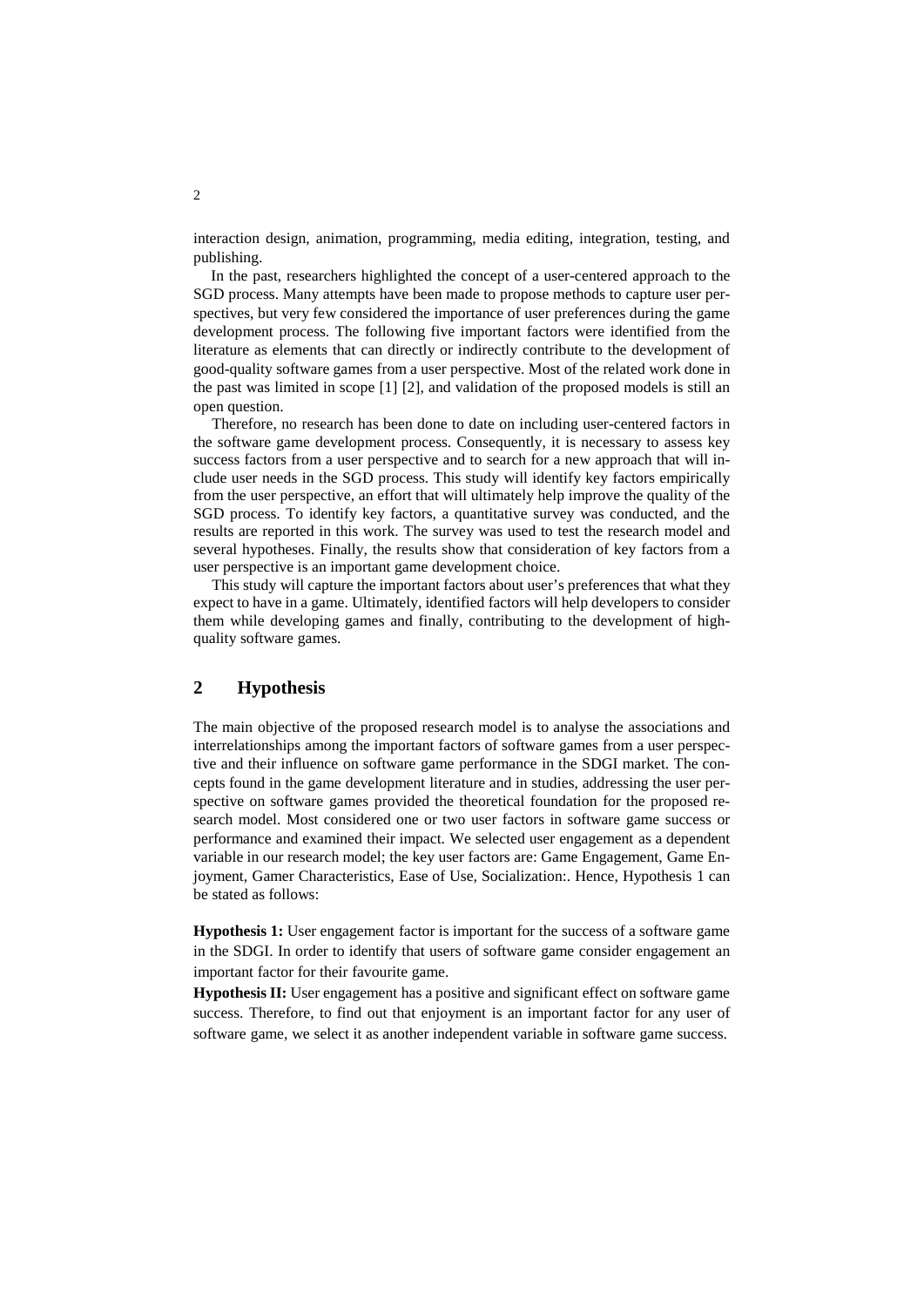**Hypothesis III:** The characteristics of a game are important for the success of the software game. Based on a literature review of the importance of game characteristics, this study has considered game characteristics as another independent variable that is considered important by its user and involved in software game success.

**Hypothesis IV:** Ease of use has a positive and significant impact on the success of software games. To find out that ease of use factor in a software game impact the purchasing behaviour or not, we considered ease of use as an independent variable for this study.

**Hypothesis V:** Social interaction is an important attribute for software game success. Social interaction feature has also been considered as another independent variable involved in software game success, to know that is it considered mandatory by its users or not.

# **3 Research Model**

This is the first study that highlights key factors in the software game development process from a user perspective and that examines their influence on software game performance in the market. This study has empirically investigated the associations and influences of key factors from user perspective and software game performance in the SDGI. The theoretical research model used for empirical investigation evaluates the association of various independent variables emerging from game development and the user satisfaction literature on the dependent variable, the success of the final product, i.e., the software game, in the SDGI. Overall, the goal of this study is to investigate and address the following research question:

**Research Question:** What are the key user factors that influence their buying decision and provide motivation to play software games, and what is their impact on overall software game success in the SDGI?

The research model comprises of a total of five independent variables: game engagement, game enjoyment, game characteristics, ease of use, and socialization, and one dependent variable: software game success. The following multiple linear regression equation represents the research model and is given below as Eq. 1:

$$
Software game success = \alpha_0 + \alpha_1 f_1 + \alpha_2 f_2 + \alpha_3 f_3 + \alpha_4 f_4 + \alpha_5 f_5,
$$
\n(1)

where  $\alpha_0$ ,  $\alpha_1$ ,  $\alpha_2$ ,  $\alpha_3$ ,  $\alpha_4$ ,  $\alpha_5$  are coefficients and  $f_1-f_5$  are the five independent variables.

### **4 Research Methodology**

The development and growth of software games have been phenomenal. Nowadays, every home has one or more gamers. The targeted respondents were players or users of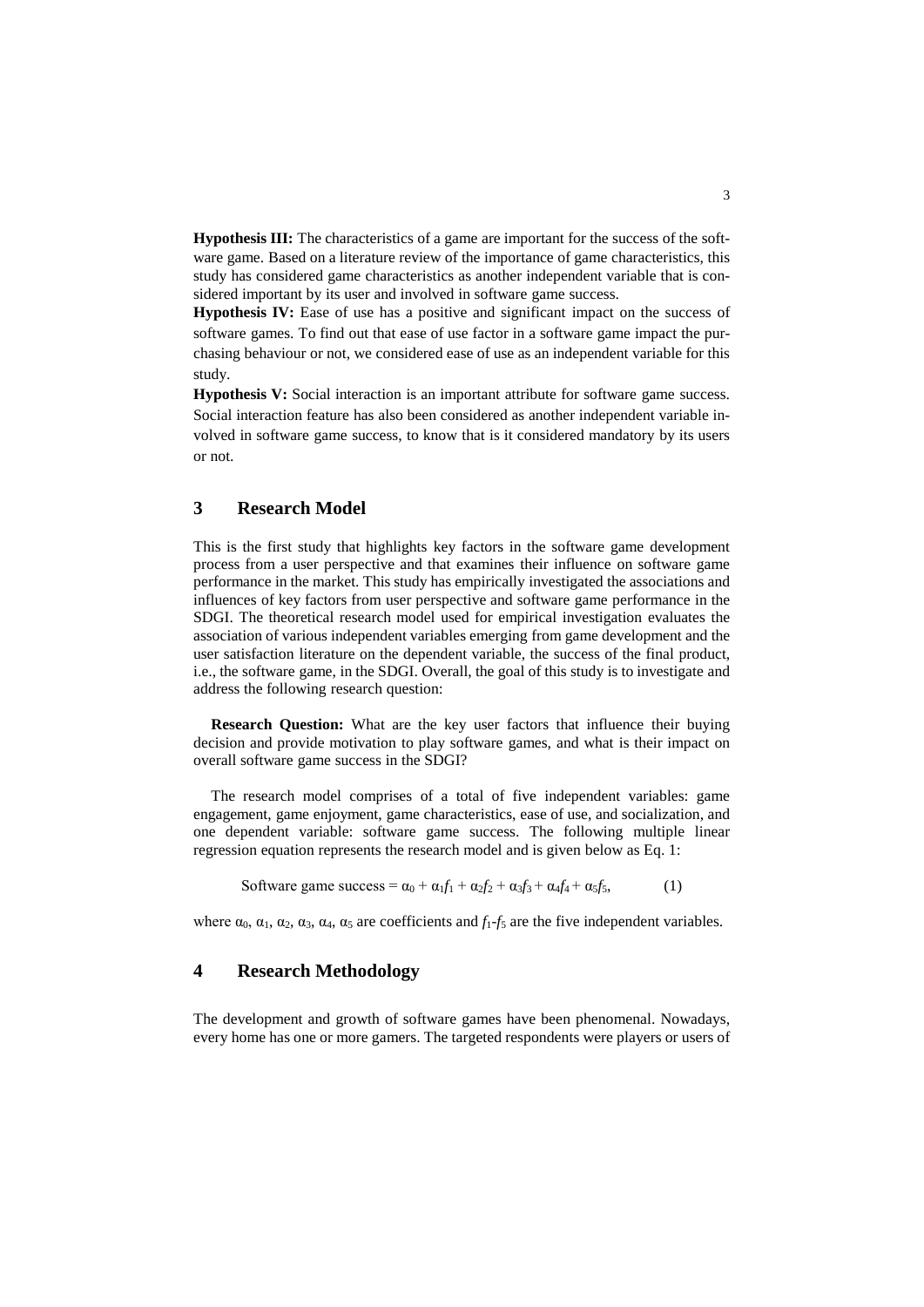software games. Initially, the authors started blogs in software game development communities for data collection. A structured survey questionnaire was also developed. The questionnaire was placed on various blogs on the internet, and some personalized emails were sent to software game groups on social media such as LinkedIn and Facebook. After two and one-half months of investigation, 469 responses had been collected, of which 389 (82.94%) were valid. Participants completed the overall questionnaire under the agreement that their identities would be kept confidential.

First, the authors analysed the basic information from the collected data related to each player's region, the game platform(s) used by the player, and the game genre(s) liked by the player. The respondents came from Asia, Africa, Europe, South America, Australia, and North America, as displayed in Fig. 1. The participants in the survey played games on different platforms such as kiosks and standalone devices, the Web, social networks, consoles, PC/Macs, and mobile phones. Fig. 2 shows the different platforms used and the percentage of respondents using each. The game genres played by the respondents included puzzles, action or adventure, racing, sports, music-based, strategy/role-playing, and other categories. The total percentage of respondents playing each game genre is depicted in Fig. 3. The participants considered for this study were those who played games at least weekly.

#### **4.1 Measuring Instrument**

Data were collected for this study to analyze the key user factors and the perceived level of game success as identified in the research model taking into consideration the key factors: Game Engagement, Game Enjoyment, Game Characteristics, Ease of Use, and Socialization. The data collection instrument developed for this study was a structured questionnaire and is presented in the Appendix.

Users who play games at least on a weekly basis were considered for this study and were first asked to what extent they considered the identified key factors they considered important for their preferred software game. Second, they were asked about game performance and its relation to success in the SDGI. The questionnaire as developed used the five-point Likert scale, and for each statement, the respondents were required to state their level of agreement or disagreement. Twenty-two items were developed to evaluate the independent variables (the user key factors), and five items were used for the dependent variable (game performance).

The comprehensive list of measuring items for each factor was derived after a detailed review of the literature related to user factors for software games. The five-point Likert scale used for the questionnaire ranged from (1) meaning "strongly disagree" to (5) meaning "strongly agree" and was linked with each item. The measuring items in the questionnaire were numbered sequentially from 1 to 22. The dependent variable, game success, was measured for user's enjoyment, attention, game attributes, ease of use, and socialization based on a multi-item five-point Likert scale. The measuring items for the dependent variable were numbered sequentially and separately from one to five. All items were specifically written for this study and are presented in the Appendix.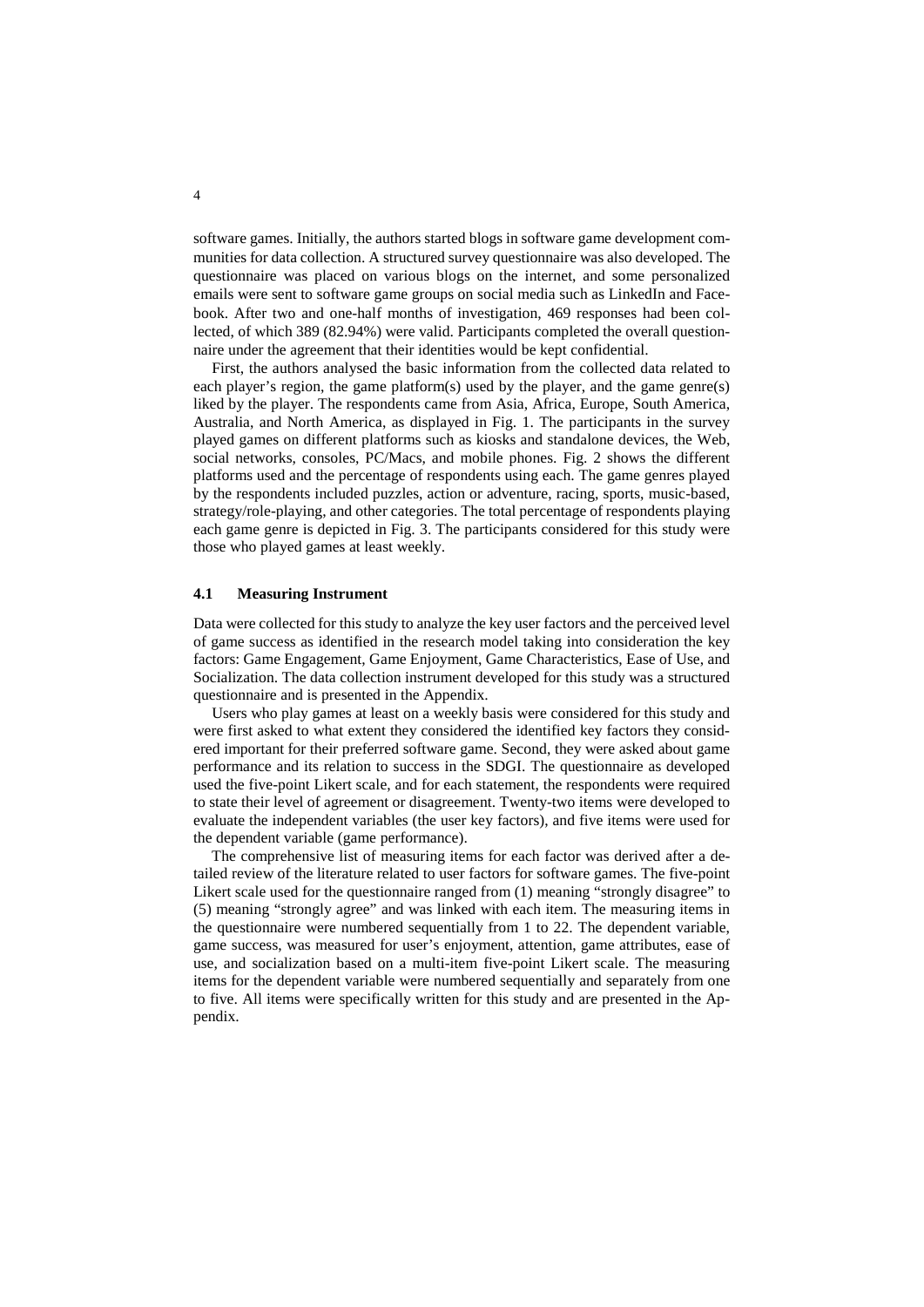#### **4.2 Reliability and Validity Analysis**

Quantitative research is performed to present reliable and valid research findings. To obtain such findings, empirical studies include two essential measures of precision: reliability and validity. Reliability means that a test or questionnaire is considered reliable if the obtained results are consistent for the test or questionnaire upon re-administration or repetition. It is a measure of consistency. Validity refers to the degree to which a test or questionnaire measures what it claims to measure. It is a measure of agreement between the true value and the measured value. For this empirical study, analyses of both reliability and validity were done for the specifically designed measuring instrument and based on the most commonly used approaches.

In order to carry out an internal consistency analysis, the reliability of multi-scale measurement items for the five user factors was evaluated using Cronbach's alpha coefficient [3]. First, the sample dataset was evaluated using Cronbach's alpha; if any assessment item affected the Cronbach's alpha of its related category, it was excluded from the measuring instrument. All the assessment items were found reliable in the sample test. After this, the whole dataset was evaluated. The reliability of the five user factors was reflected by Cronbach's alpha ranging from 0.65 to 0.80 as given in Table 1.

Many researchers have reported criteria for satisfactory values of Cronbach's alpha based on their findings. Nunnally and Bernste [4] suggested that a satisfactory value for the reliability coefficient must be 0.70 or higher for any measuring instrument. Some researchers have recommended that a reliability co-coefficient of 0.55 or higher is satisfactory [5]), and few agreed on to cut-off at 0.60 [6]. Hence, all the variable items developed for the measuring instrument could be considered reliable. To analyze validity, a principal component analysis [7] was conducted for the five user factors, with results reported also in Table 1.

Campbell and Fiske [8] considered that if the scale items were highly correlated and if in a given assembly, they moved in the same direction then convergent validity had occurred. To determine the construct validity of the PCA-based measuring instrument, the eigenvalues [9] were used as a reference point. For empirical investigation in this study, the Kaiser Criterion [10] was used. The Kaiser Criterion aims to keep any value greater than one for any component. Eigenvalue analysis indicated that of the five variables, four formed a single factor, whereas the game characteristics loaded onto two factors, both with eigenvalues greater than one. The reported convergent validity of this study is therefore considered as adequate.

|              | $-$ which is the computation of the contract of the contract of $\sim$<br>$P_{\text{max}}$ . The contract of the state $\frac{1}{2}$ and $\frac{1}{2}$ are $\frac{1}{2}$ . We have read |           |                      |               |  |  |  |  |
|--------------|-----------------------------------------------------------------------------------------------------------------------------------------------------------------------------------------|-----------|----------------------|---------------|--|--|--|--|
| User factors |                                                                                                                                                                                         | Item no.  | Coefficient $\alpha$ | PC eigenvalue |  |  |  |  |
|              | Game engagement                                                                                                                                                                         | $1 - 5$   | 0.71                 | 1.49          |  |  |  |  |
|              | Game enjoyment                                                                                                                                                                          | $6 - 9$   | 0.85                 | 1.57          |  |  |  |  |
|              | Game characteristics                                                                                                                                                                    | $10 - 15$ | 0.74                 | 1.01          |  |  |  |  |
|              | Ease of use                                                                                                                                                                             | $16 - 19$ | 0.70                 | 1.16          |  |  |  |  |
|              | Socialization                                                                                                                                                                           | $20 - 21$ | 0.65                 |               |  |  |  |  |

**Table 1.** Cronbach's alpha coefficient and principal component analysis of five variables.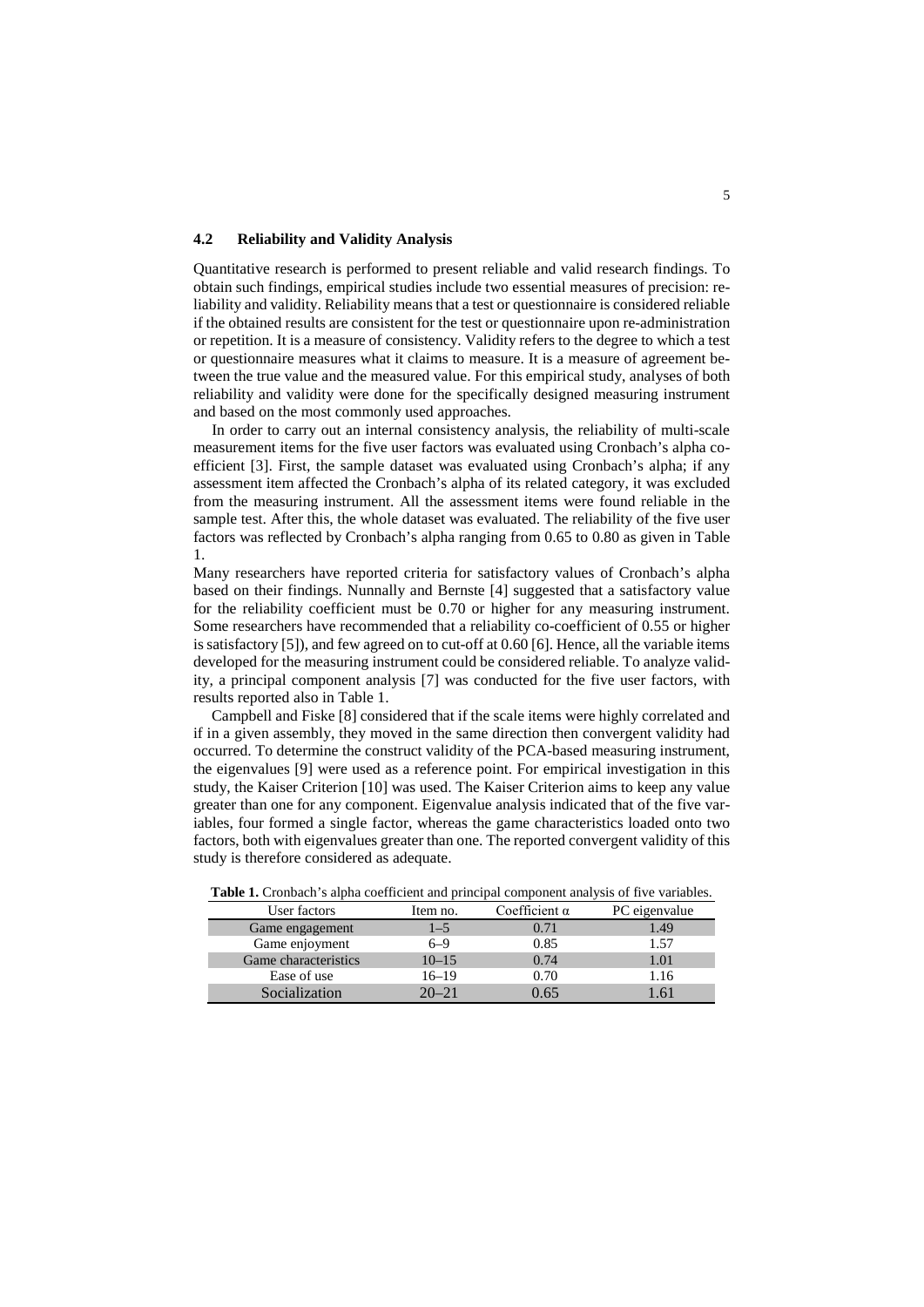

**Fig. 1.** Percentages of respondents by region.



**Fig. 2.** Percentages of respondents for each game platform used.



**Fig. 3.** Percentages of respondents based on the game genres they play.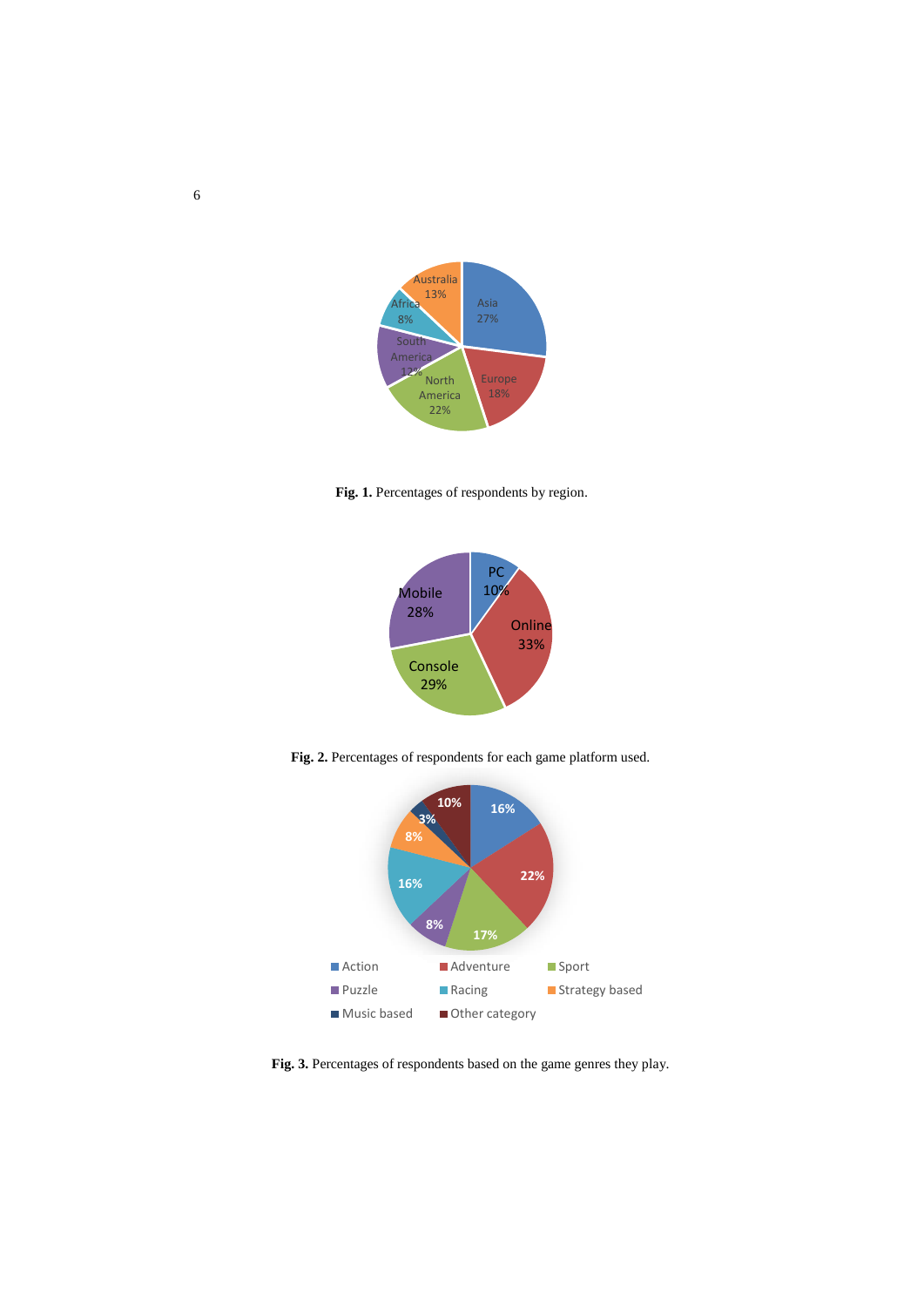### **4.3 Data Analysis Techniques**

For this empirical research, various statistical methods were used to carry out data analysis. Initially, the data analysis was divided into three phases to assess the significance of hypotheses H1–H5. Parametric statistics and normal distribution tests were conducted in phase I. Partial least squares (PLS) analysis was used in phase II as a nonparametric statistical approach. Both approaches were used to address the question of external validity threats. In the measuring instrument, for each dependent and independent variable, multiple items were used. A composite value was obtained by aggregating respondents' ratings for each dependent and independent variable. Pearson's correlation is a statistical approach that measure the linear relationship between two continuous random variables. It does not undertake data normality although it does assume finite covariance and variance. On the other hand, spearman's correlation describes the monotonic relationship between two continuous random variables and also robust to outliers. The number of respondents are sufficient to carryout data analysis but as compared to the area of research, this much number of respondents still considered as small sample size.

In order to address this consideration, we employed both parametric and non-parametric statistical approaches. The Pearson correlation coefficient with the one-tailed ttest was evaluated for each hypothesis H1–H5 in phase I. In phase II, the Spearman correlation coefficient (a non-parametric statistic) was used to test hypotheses H1–H5. Phase III consisted of PLS-based techniques for testing the research model developed from H1–H5. The PLS technique was used in phase III to increase the reliability of the results. It was also reported by Fornell and Bookstein [11] and Joreskog and Wold [12] that PLS methods were helpful in cases of non-normal distribution, complexity, small sample size, and low-theoretical-information datasets. For statistical calculations, the Minitab 17 software was used.

# **5 Data Analysis and Results**

Four phases were considered in the investigation.

#### **5.1 Phase I of Hypothesis Testing**

The Pearson correlation coefficient (a parametric statistical approach) was used to examine and test hypotheses H1–H5. It was examined between the key factors from the user's perspective (independent variables) and software game success (dependent variable) in the research model. The significance level based on the p-value was used to accept or reject each hypothesis. A p-value of less than 0.05 was considered good enough to accept the hypothesis; in case of a value greater than 0.05, the hypothesis would be rejected [13]. Table 2 shows the hypothesis testing results for the Pearson correlation coefficient.

Hypothesis H1 was accepted because the Pearson correlation coefficient for game engagement and game success was positive  $(0.65)$  at p<0.05. For hypothesis H2, concerning game enjoyment and game success, the Pearson correlation coefficient was also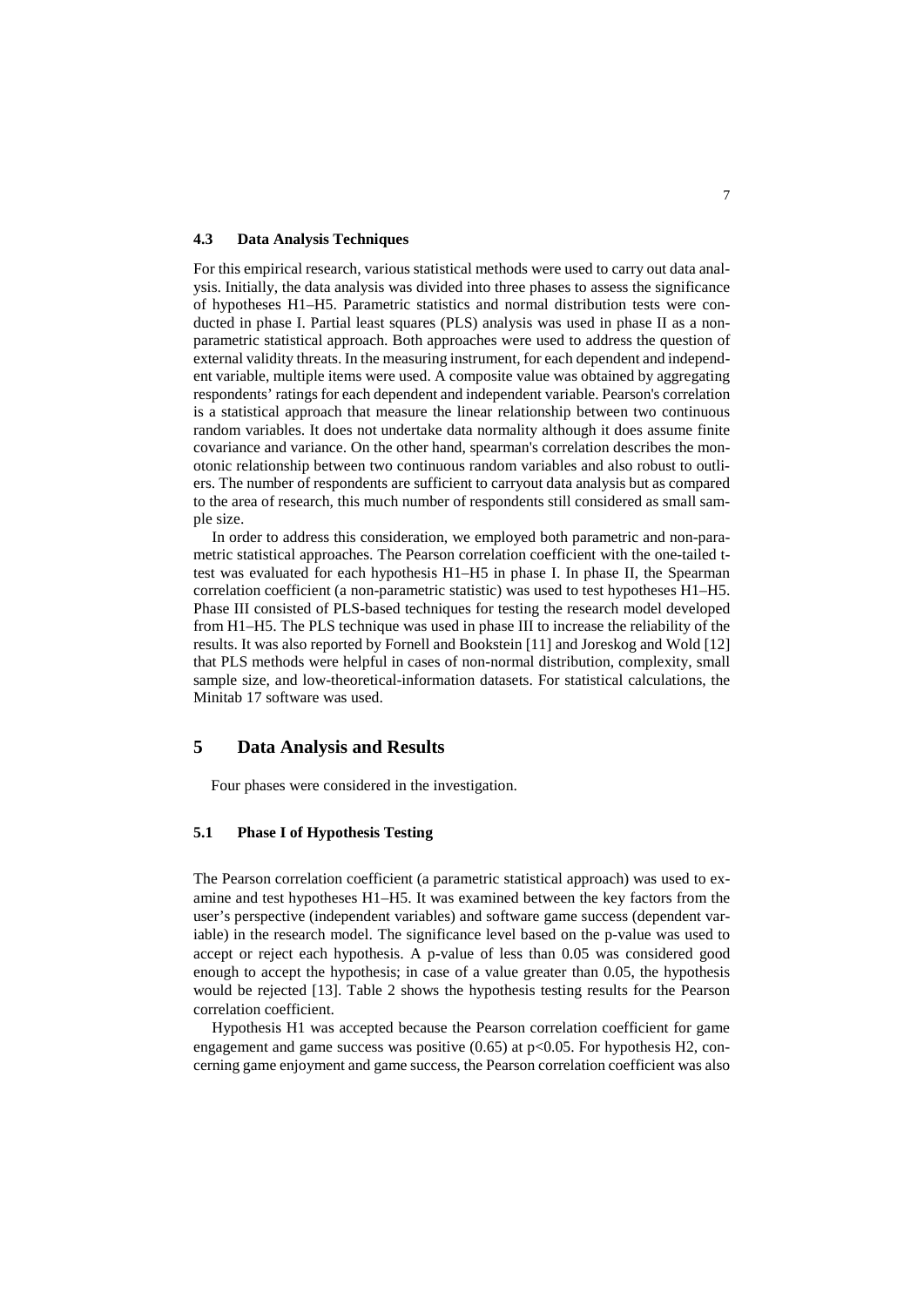positive  $(0.75)$  at p<0.05, and therefore hypothesis H2 was also accepted. Hypothesis H3, regarding game characteristics and game success, was accepted due to its smaller p-value (0.04). Hypothesis H4, concerning ease of use and game success, was also accepted based on its positive Pearson correlation coefficient  $(0.79)$  at  $p<0.05$ . Hypothesis H5, concerning socialization and game success, was rejected based on its p-value greater than 0.05 (0.29). In short, hypotheses H1, H2, H3, and H4 were accepted and found to be statistically significant. Hypothesis H5 was not supported statistically and was therefore rejected.

### **5.2 Phase II of Hypothesis Testing**

The Spearman correlation coefficient (a nonparametric statistical approach) was used in phase II to test hypotheses H1–H5. The results for the Spearman correlation coefficient are also reported in Table 2. The Spearman correlation coefficient for hypothesis H1 was found statistically significant  $(0.65)$  at p<0.05, and therefore H1 was accepted. The Spearman correlation coefficient for game enjoyment and game success (hypothesis H2) was also found to be positive  $(0.74)$  at p $<0.05$  and statistically significant. The relationship between game characteristics and game success (hypothesis H3) was found statistically significant due to its Spearman correlation coefficient  $(0.56)$  at p<0.05 and was accepted. For hypothesis H4, the Spearman correlation coefficient was positive at p<0.05, and therefore H4 was accepted. Hypothesis H5 concerning socialization and game success was rejected due to its low coefficient (0.30) at p>0.05. Hence, in short, hypotheses H1, H2, H3, and H4 were accepted and found statistically significant. Hypothesis H5 was not supported statistically and was rejected.

| <b>Hypothesis</b> | Key factor           | Pearson coefficient | Spearman coefficient |
|-------------------|----------------------|---------------------|----------------------|
| H1                | Game engagement      | $0.65*$             | $0.65*$              |
| H <sub>2</sub>    | Game enjoyment       | $0.75*$             | $0.74*$              |
| H <sub>3</sub>    | Game characteristics | $0.55*$             | $0.56*$              |
| H4                | Ease of use          | $0.79*$             | $0.78*$              |
| H5                | Socialization        | $0.29**$            | $7.30**$             |

**Table 2.** Hypothesis testing using parametric and nonparametric correlation coefficients.

\*Significant at *p*<0.05

\*\*Insignificant at *p*>0.05

### **5.3 Phase III of Hypothesis Testing**

The partial least squares (PLS) approach was used in phase III to test the hypothesis. It was used to overcome the limitations associated with parametric and nonparametric statistical approaches used in phases I and II and also to cross-validate the results of phases I and II. For direction and significance analysis of hypotheses H1–H5, PLS was used. The dependent variable (game success) was selected as the response variable and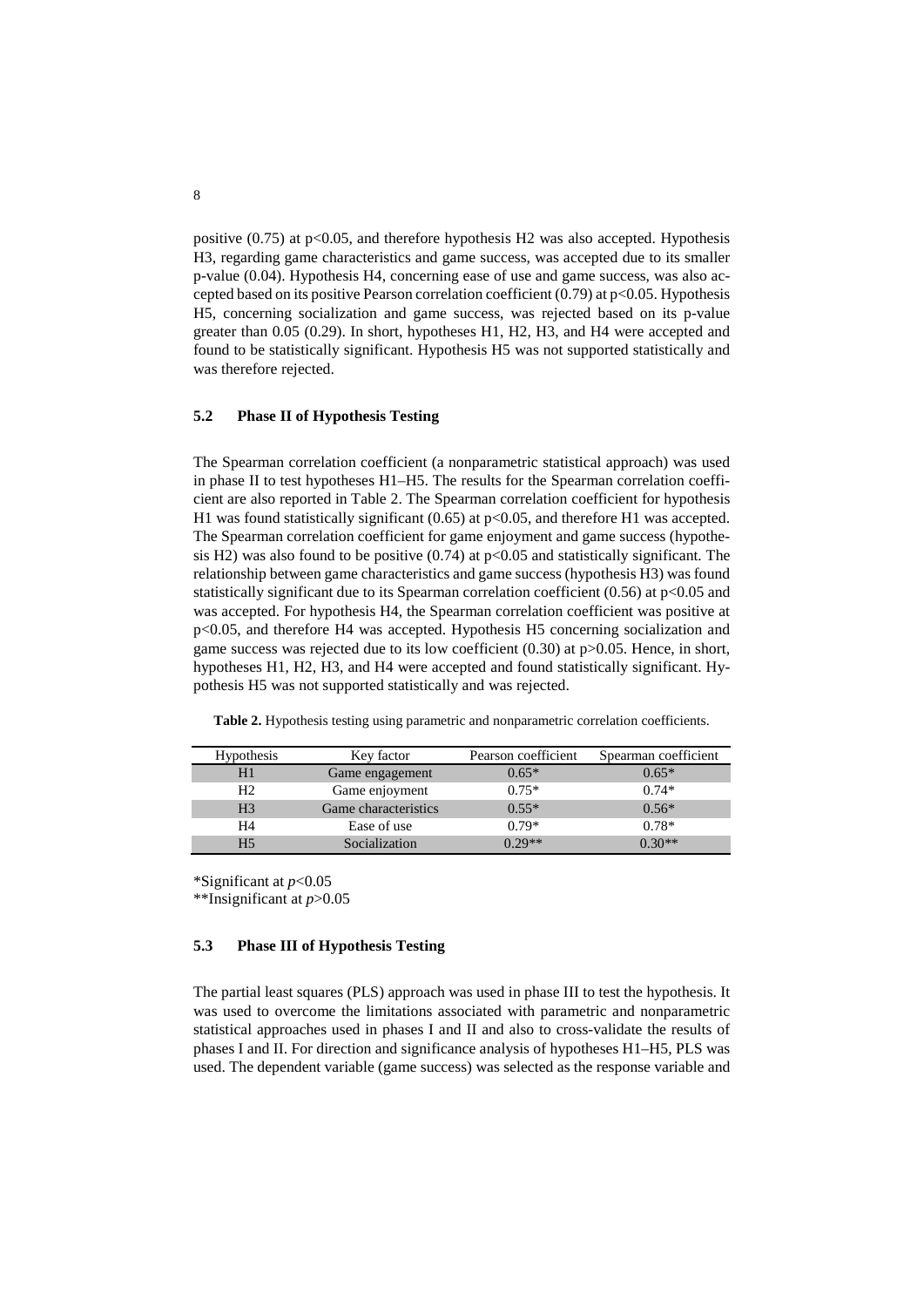the individual user factors designated as the predicate variable. The structural test results of phase III, including the observed values of R2, the path coefficient, and the Fratio, are presented in Table 3.

Game engagement (H1) had a positive path coefficient of 0.65, an  $R2 = 0.34$ , and an F-ratio = 18.10 and was found statistically significant at  $p<0.05$ . The path coefficient value for game enjoyment (H2) was observed to be 0.95, R2 was 0.29, and the F-ratio was 18.51, and therefore H2 was also found significant at p<0.05. The game characteristics hypothesis (H3) had a positive path coefficient of 1.16, a low R2 of 0.37, and an F-ratio of 35.52 and was judged significant because the p-value was less than 0.05. Ease of use (H4) had a path coefficient of 0.94, an R2 of 0.62, and an F-ratio of 100.38 and was found significant at p<0.05. Socialization (H5) had a path coefficient of 0.02, an  $R2 = 0.37$ , and an F-ratio = 35.52 and was therefore found insignificant at  $p > 0.05$ .

#### **5.4 Research Model Testing**

The linear regression for the research model is presented in Eq. 1. The proposed research model was evaluated to provide empirical evidence that user factors are substantially important and must be considered to develop good-quality software games. The test procedure analyzed the model coefficient values, the regression analysis, and the direction of the associations. The dependent variable (game success) was designated as the response variable and the other independent variables (all the key user factors) as predicate variables. The results of the regression analysis model are reported in Table 4.

The path coefficients of four of the five variables (game engagement, game enjoyment, game characteristics, ease of use) were positive and were found statistically significant at p<0.05. The path coefficient of socialization was positive, but was found not statistically significant at p<0.05 which made this factor insignificant in the research model. The overall R2 value of the research model was 0.76, and the adjusted R2 value was 0.78 with an F-ratio of 22.36, which was significant at  $p<0.05$ .

| <b>Hypothesis</b> | Factors              | Path coefficient | $\mathbf{D}^2$ | <i>F</i> -Ratio |
|-------------------|----------------------|------------------|----------------|-----------------|
| H1                | Game engagement      | 0.65             | 0.34           | 18.10*          |
| H <sub>2</sub>    | Game enjoyment       | 0.95             | 0.29           | $18.51*$        |
| H <sub>3</sub>    | Game characteristics | 1.16             | 0.37           | $35.52*$        |
| H4                | Ease of use          | 0.94             | 0.62           | $100.38*$       |
|                   | Socialization        | 0.02             | 0 01           | $01**$          |

**Table 3.** PLS regression results for hypothesis testing.

 $*\overline{\text{Significant}}$  at  $p<0.05$ 

\*\*Insignificant at *p*>0.05

| <b>Table 4.</b> Linear regression analysis of the research model. |            |      |         |  |  |  |  |
|-------------------------------------------------------------------|------------|------|---------|--|--|--|--|
| Model coefficient name<br>Model coefficient<br>Coefficient value  |            |      |         |  |  |  |  |
| Game engagement                                                   | $\alpha_I$ | 0.33 | $176*$  |  |  |  |  |
| Game enjoyment                                                    | α2         | 0.78 | $3.98*$ |  |  |  |  |

Game characteristics *α<sub>3</sub>* 0.70 3.65<sup>\*</sup>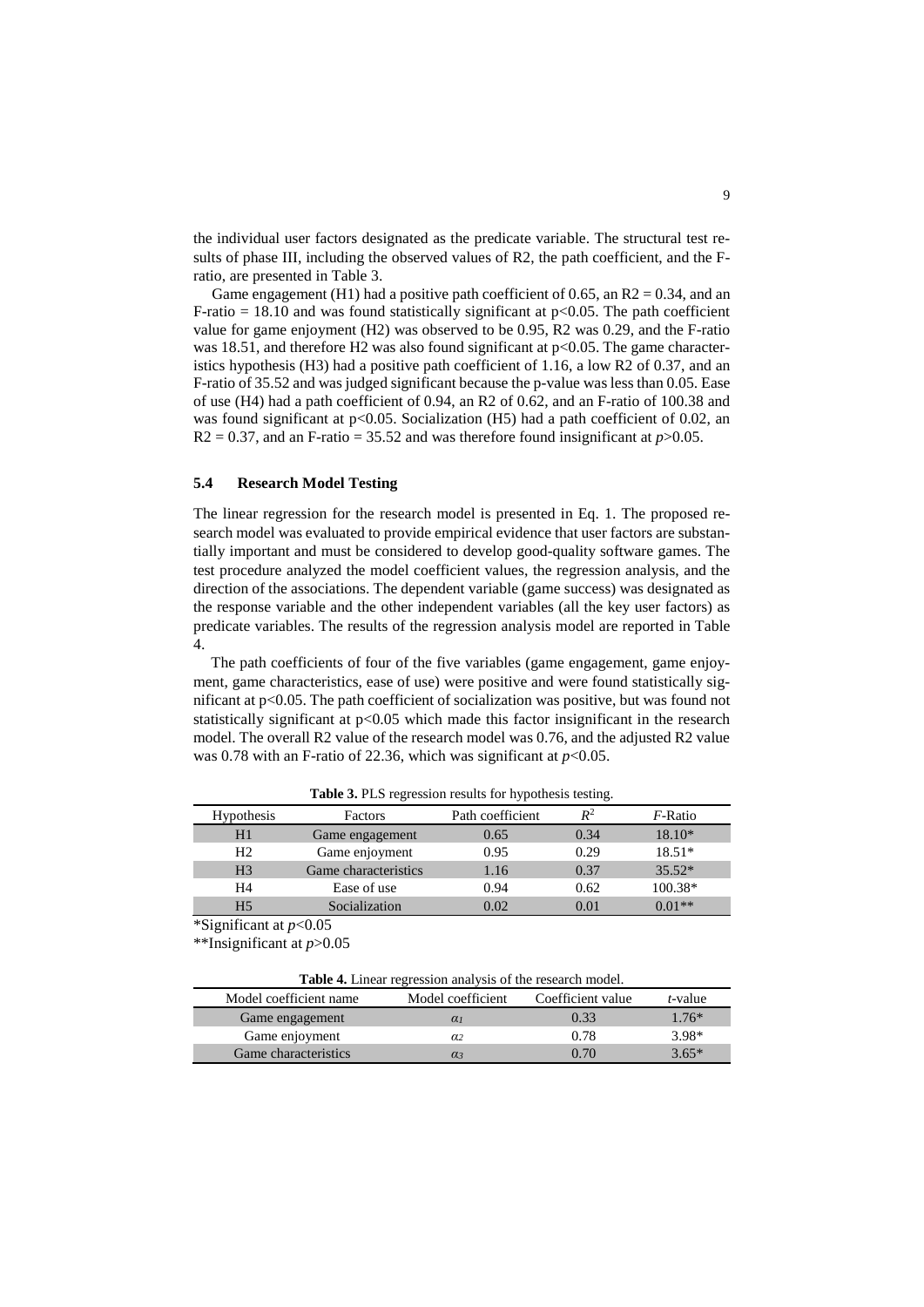| Ease of use     | $\alpha_4$            | 0.20           | $0.72*$  |
|-----------------|-----------------------|----------------|----------|
| Socialization   | $\alpha$ <sub>5</sub> | 0.16           | $0.09**$ |
| Constant        | $\alpha$              | 0.45           | $1.09*$  |
| $\mathbb{R}^2$  | 0.76                  | Adjusted $R^2$ | 0.78     |
| <i>F</i> -ratio | $22.36*$              |                |          |
|                 |                       |                |          |

\*Significant at *p*<0.05

\*\*Insignificant at *p*>0.05

### **6 Discussions**

This research is a step towards the understanding as it will help software organizations understand the relationships and interdependences between key factors from user's perspective and software game success in the market. This research is the first empirical investigation of user factors in relation to game success and provides an opportunity to explore associations between them empirically. The observed results support the theoretical assertions made here and provide the very first evidence that the consideration of key user factors while developing games are important for the success of any software game. This could well result in institutionalizing the software game development approach, which in turn has a high potential to maximize profits.

The game enjoyment factor has been found to have a positive impact on software game success. Users of software games are motivated to play games because they want to experience enjoyment, and the literature has shown that enjoyment is a positive reaction of a player during a game play session. The enjoyment factor is important to consider in the game development process. Game developers have mainly been using usability guidance tools as heuristics to develop games that have an enjoyment factor. However, what developers think about the enjoyment factor in a game may not necessarily match the user's expectation. It is important to consider the user perspective on the software game enjoyment factor and analyze what users think is important about this factor.

In developing software games, the game characteristics are very important and can influence the user's experience, as has been shown in the literature. This hypothesis was also supported by empirical investigation. Research into game characteristics also must take user perspective into consideration and analyze how much weight users assign to these characteristics. These issues are often discussed by game players and designers, but are seldom written about in any formal way. By emphasizing these basic player-centric concepts, this study may help persuade developers that they may find solutions to design problems by looking at what game users feel about game characteristics.

The ease-of-use factor plays a significant role in the software game development process. In software games, ease of use consists of all attributes of the software game that help its user to control and operate the game easily, within or outside the gameplay. Ease of use is the most talked about and least understood aspect of software games. In this empirical investigation, a positive association was found between the ease-of-use factor and software game success. The literature has also shown that software game users prefer to use and purchase software games that are easy to use (MAC or PC and/or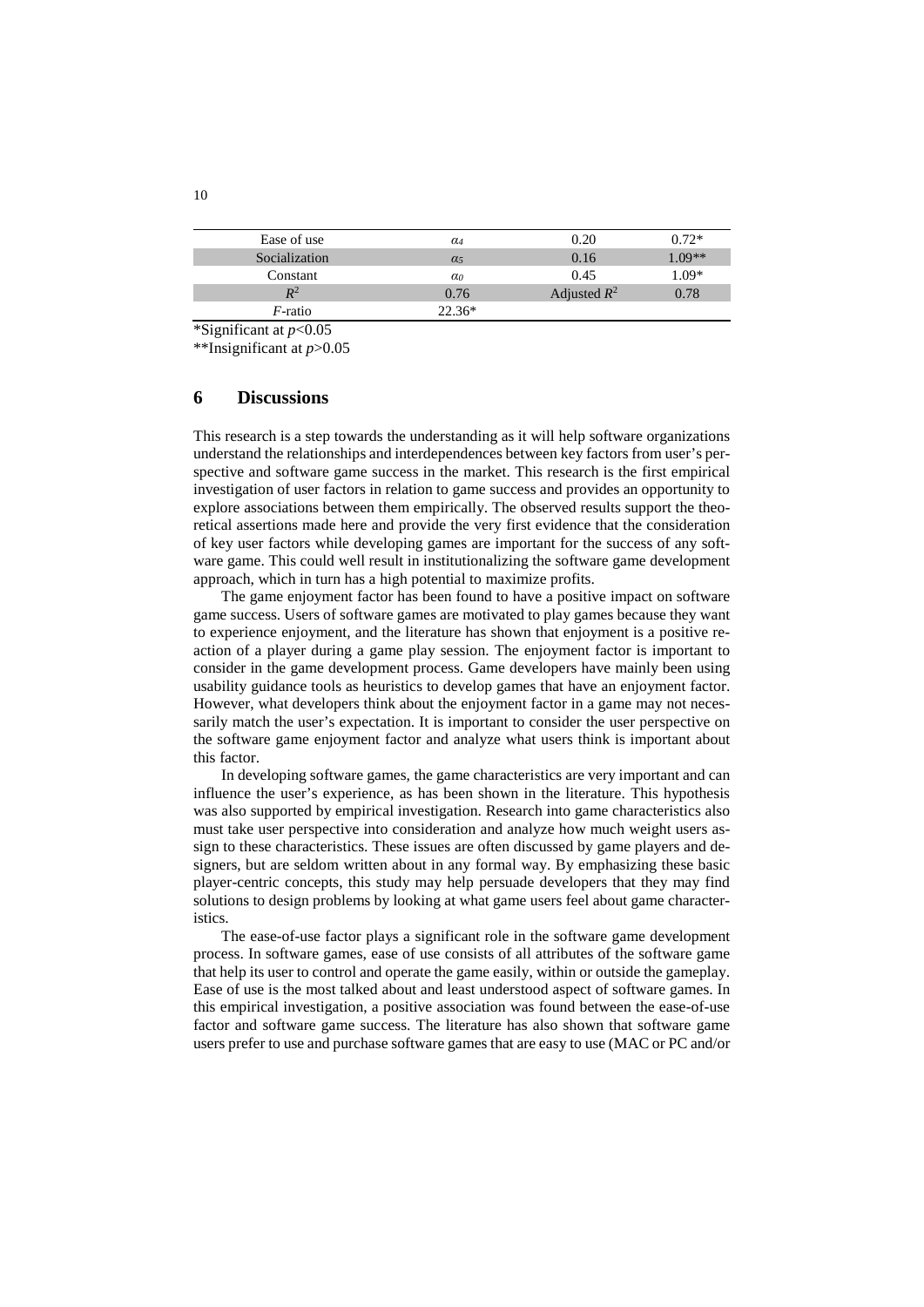games on a console such as their iPad, mobile phone, Sony Playstation, Microsoft Xbox, or Nintendo Wii).

It is commonly assumed that the social interaction attribute of software games is crucial to their success. It is also assumed that it is helpful to document the gaming experience with the participation of virtual communities, either for MMPROG or for single-player games. Very few researchers have studied the socialization attribute of software games. Because of all the assumptions used, it is important to study the user perspective on the socialization attributes of software games and to identify what users think about these attributes for software games. The findings of this empirical investigation do not support a statistically positive relationship between socialization and software game success. The direction of the association was positive, but the required statistical level of confidence was not supported. For these reasons, the hypothesis that socialization factors are considered very important by users for the success of software games was statistically rejected.

Overall, the findings of the study are important for the development of good quality software game. Rapid and continual changes in technology and intense competition not only affect the business, but also have a great impact on development activities. To deal with this strong competition and high pressure, game development organizations must continuously assess their activities and adopt a proper evaluation methodology. Use of a proper assessment methodology will help the organization identify its strengths and weaknesses and provide guidance for improvement. However, the fragmented nature of the game development process requires a comprehensive evaluation strategy which has not yet been entirely explored. The findings of the study will help the game development organizations to look for contributing key success factors from the user perspective. This study is a part of a larger project aiming to propose software game maturity assessment model [14]. The user perspective is one of the identified dimensions out of developer [15], business [16] and the process itself. The findings of this study also provide the justification to include these factors in the process of assessment methodology.

#### **6.1 Limitations and Threats to External Validity**

For software engineering processes or product investigations, various empirical approaches are used, such as case studies, metrics, surveys, and experiments. However, certain limitations are associated with empirical studies and with this study as well. Easterbrook et al. [17] suggested four criteria for the validity of empirical studies: internal validity, construct validity, external validity, and reliability. Wohlin et al. [18] stated that the generalization of experimental results to industrial practice by researchers is mostly limited by threats to external validity. For this study, measures were taken to address external threats to validity. The random sampling method was used to select respondents from all around the world. Open-ended questions were also included in the questionnaire.

The choice and selection of independent variables were one of the limitations of this study. To analyze the association and impact of factors for software game success, five independent variables were included. However, other key factors may exist which have a positive association with and impact on software game success, but due to the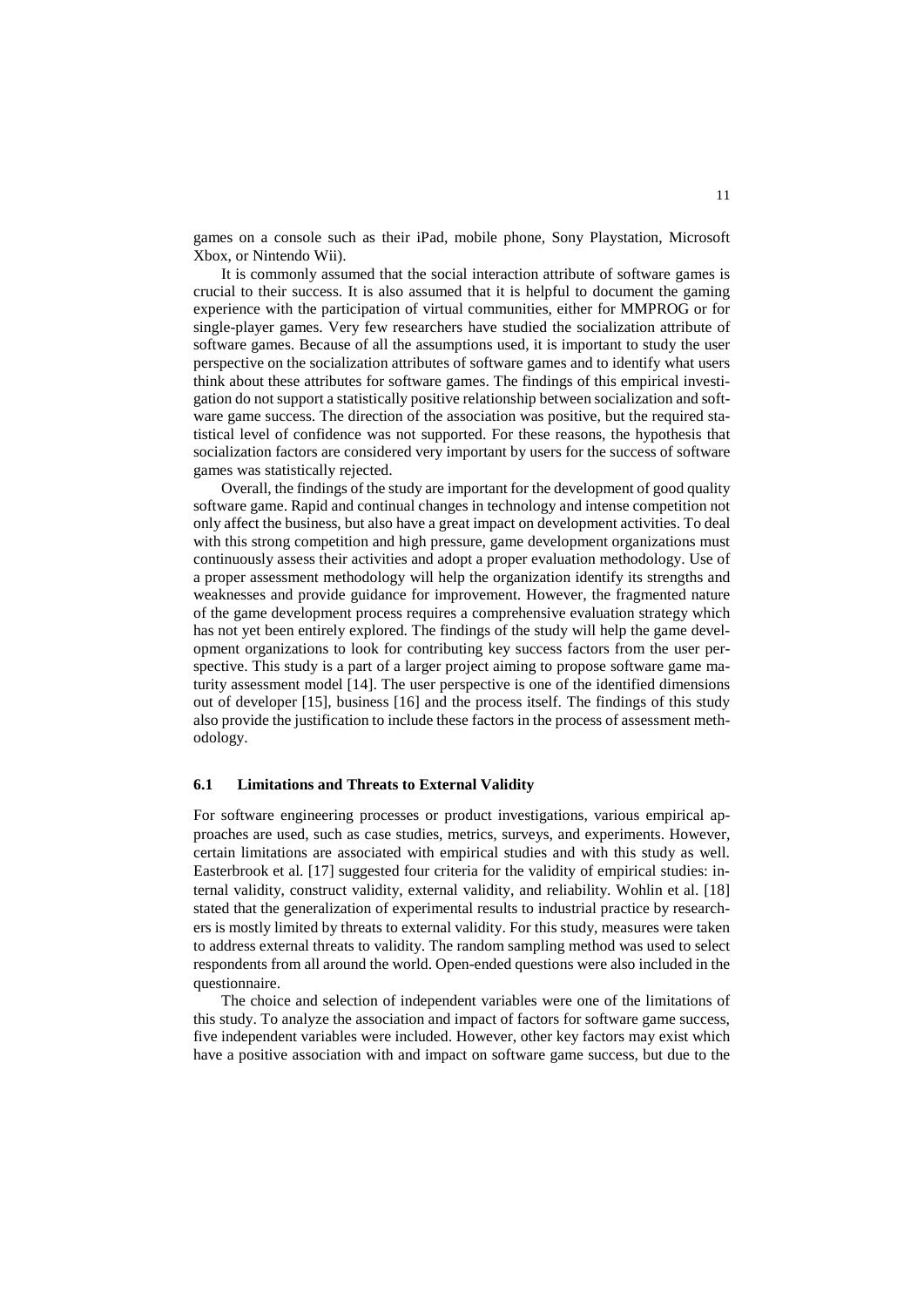presence of the selected five variables in the literature, they were included in the study. In addition, other key factors may exist, such as regionally or environmentally based choices, which may have a positive impact on software game success, but were not considered in this study. Furthermore, the focus of this study was only on user factors for software game success.

In software engineering, the increased popularity of empirical methodologies has raised concerns about ethics. However, this study has adhered to all the applicable ethical principles to ensure that it would not violate any experimental ethics guidelines. Regardless of its limitations, this study has contributed to the SGD process and has helped game development organizations understand the user dimension of software games.

# **7 Conclusions**

Game development is a complex task, and measuring the user experience of games poses an additional challenge. For the successful development of good-quality software games, game developers must consider and explore all related dimensions as well as discussing with all the stakeholders involved. This study provides a better understanding of the user dimension of software game success and explores the impact of key factors on the success of software games from a user perspective. This study has mainly tried to answer the research question that was posed earlier in this paper and to analyze the impact of user key factors on game success.

The results of this empirical investigation have demonstrated that user key factors are very important and play a key role in the success of any software game. Moreover, the results showed that game engagement, game enjoyment, game characteristics, and ease of use are positively associated with software game success in the SDGI market. The empirical investigation found no strong association or impact between socialization and software game success.

In the field of game development, this research is the first of its kind and will help game developers and game development organizations to achieve a better understanding of the user's perspective on software games. To improve the current game development process and develop good-quality games, it is important for developers to consider the user preferences as well as others. This study has provided the empirical evidence and justification to include factors from the user perspective in evaluating the user dimension of game development process maturity.

# **References**

- 1. Aleem, S., Ahmed, F. & Capretz, L. F.: Critical Success Factors to Improve the Game Development Process from a Developer's Perspective, Journal of Computer Science and Technology, Vol. 31(5), 925-950, (2016).
- 2. Aleem, S., Capretz, L. F. & Ahmed, F.: A Consumer Perspective on Digital Games: Factors for Successful Game Development, IEEE Consumer Electronics Magazine, Vol. 7(3), 56- 61, (2018).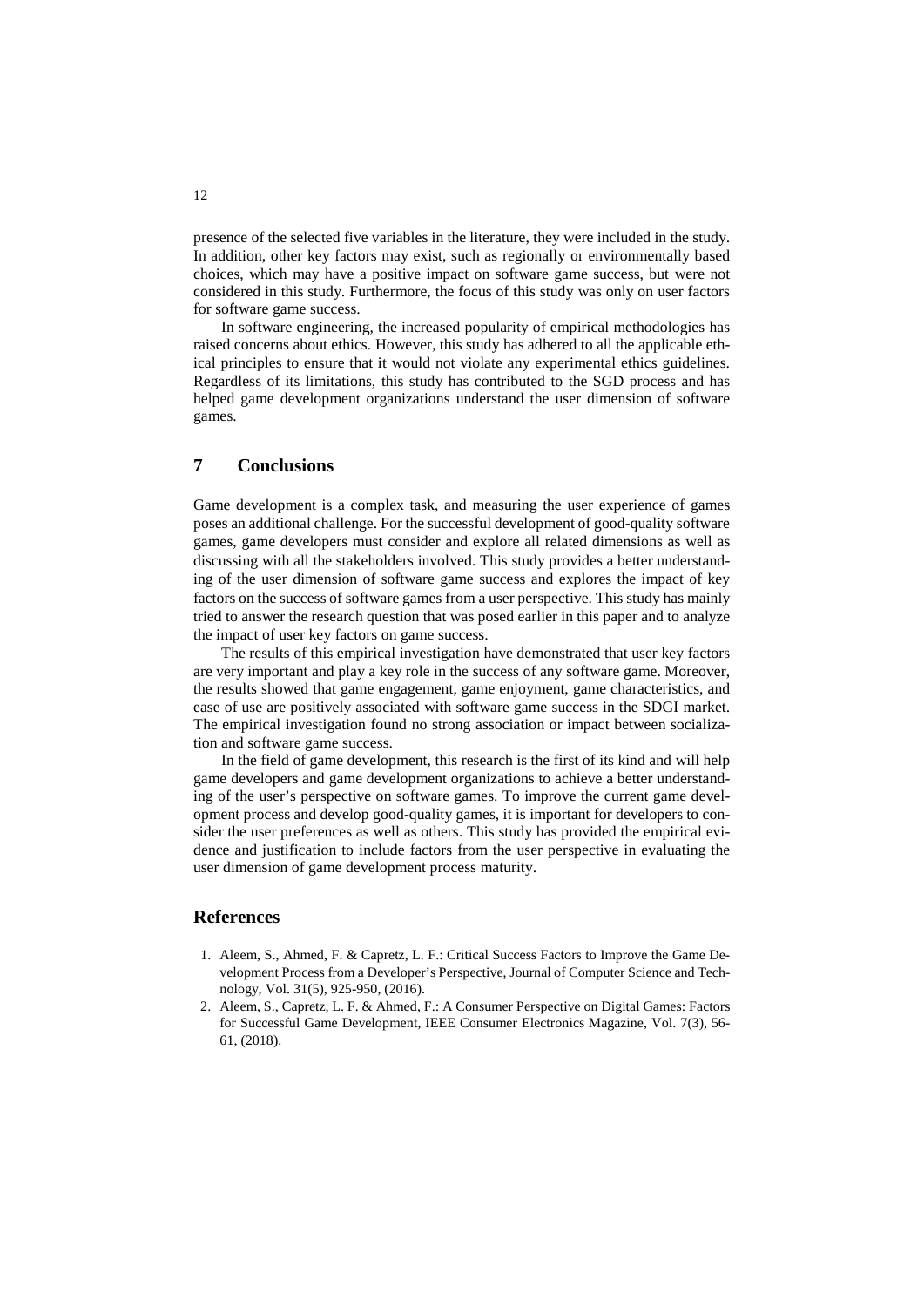- 3. Cronbach, L. J.: Coefficient alpha and Internal Consistency of Tests. Psychometrica, 16, 297–334, (1951).
- 4. Nunnally, J. C., & Bernste, I. A.: Psychometric Theory. McGraw-Hill (1994).
- 5. de Ven, A. H., & Ferry, D. L.: Measuring and Assessing Organizations. Wiley: New York (1980).
- 6. Osterhof, A: Classroom Applications of Educational Measurement. Prentice-Hall: New Jersey (2001).
- 7. Comrey, A. L., & Lee, H. B.: A First Course on Factor Analysis, 2nd ed. Hillsdale, NJ: Lawrence Erlbaum (1992).
- 8. Campbell, D. T., & Fiske, D.W.: Convergent and Discriminant Validation by the Multi-trait Multi-method Matrix. Psychological Bulletin, 56(2), 81–105, 1959.
- 9. Kaiser, H. F.: A Second-Generation Little Jiffy. Psychometrika, 35, 401–417, (1970).
- 10. Kaiser, H. F.: The Application of Electronic Computers to Factor Analysis. Educational and Psychological Measurement, 20, 141–151, (1960).
- 11. Fornell, C., & Bookstein, F. L.: Two Structural Equation Models: LISREL and PLS Applied to Consumer Exit Voice Theory. Journal of Marketing Research, 19, 440–452, (1982)
- 12. Joreskog, K., & Wold, H.: Systems under Indirect Observation: Causality, Structure, and Prediction. North Holland (1982).
- 13. P-value. Available at http://en.wikipedia.org/wiki/P-value, accessed on July 30th, 2019.
- 14. Ahmed, F. & Capretz, L. F.: The Software Product Line Architecture: An Empirical Investigation of Key Process Activities. Information and Software Technology, Vol. 50(11), pp. 1098-1113, (2008).
- 15. Ahmed, F., Capretz, L. F. & Sheikh, S.: Institutionalization of Software Product Line: An Empirical Investigation of Key Organizational Factors. Journal of Systems and Software, Vol. 80(6), pp. 836-849, (2007).
- 16. Ahmed, F. & Capretz, L .F.: Maturity Assessment Framework for Business Dimension of Software Product Family. *International Journal of Interoperability in Business Information Systems*, Vol. 1(1), pp. 9-32, (2006).
- 17. Easterbrook, S., Singer, J., Storey, M-A., & Damian, D.: Selecting Empirical Methods for Software Engineering Research. Proceedings, In Shull F., Singer J., & Sjoberg D.I.K. (eds) Guide to Advance Empirical Software Engineering, p. 385-311. Springer, London (2007)
- 18. Wohlin, C., Runeson, P., Host, M., Ohlsson, M. C., Regnell, B., & Wesslen, A.: Experimentation in Software Engineering. Kluwer Academic Publishers, Norwell (2000).

# **Appendix**

Evaluation of key user success factors identified through literature review. The questionnaire objective is to find out which factors have a positive impact on software game success. Please select the correct scale based on your best knowledge.

| Key factors for game development process from user perspective (Likert Scale)           |                                                                 |  |  |  |  |  |       |
|-----------------------------------------------------------------------------------------|-----------------------------------------------------------------|--|--|--|--|--|-------|
| $(1 =$ strongly disagree; $2 =$ disagree; $3 =$ neutral; $4 =$ agree; 5 strongly agree) |                                                                 |  |  |  |  |  | n. a. |
| Game Engagement                                                                         |                                                                 |  |  |  |  |  |       |
|                                                                                         | I like to play games that provide lots of stimuli (motivations) |  |  |  |  |  |       |
|                                                                                         | from different sources.                                         |  |  |  |  |  |       |
| ◠                                                                                       | I believe that a game must have all the tasks of equal im-      |  |  |  |  |  |       |
|                                                                                         | portance.                                                       |  |  |  |  |  |       |